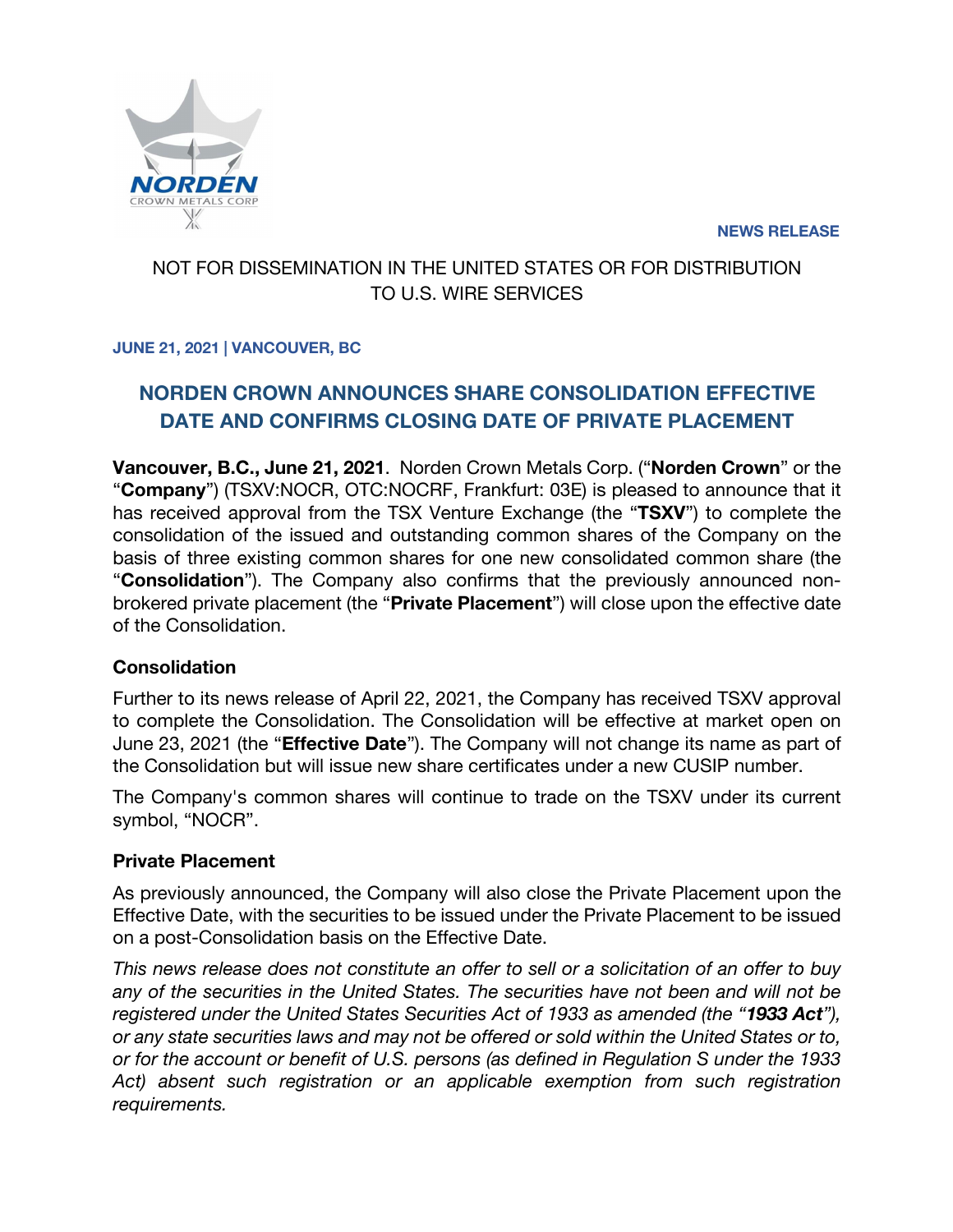

### **About Norden Crown Metals Corp.**

Norden Crown is a mineral exploration company focused on the discovery of silver, zinc, copper, and gold deposits in exceptional, historical mining project areas spanning Sweden and Norway. The Company aims to discover new economic mineral deposits in known mining districts that have seen little or no modern exploration techniques. The Company is led by an experienced management team and an accomplished technical team, with successful track records in mineral discovery, mining development and financing.

#### **On behalf of Norden Crown Metals Corp.**

Patricio Varas, Chairman and CEO

For more information on Norden Crown please visit the Company website at www.nordencrownmetals.com or contact us at info@nordencm.com.

*Neither TSX Venture Exchange nor its Regulation Services Provider (as that term is defined in the policies of the TSX Venture Exchange) accepts responsibility for the adequacy or accuracy of this release.* 

#### **Cautionary Note Regarding Forward-Looking Statements**

This news release contains certain statements that may be deemed "forward‐looking statements". Forward‐looking statements are statements that are not historical facts and are generally, but not always, identified by the words "expects", "plans", "anticipates", "believes", "intends", "estimates", "projects", "potential" and similar expressions, or that events or conditions "will", "would", "may", "could" or "should" occur. Forward-looking statements may include, without limitation, statements relating to completion of the Private Placement on the terms described herein or at all, the use of proceeds of the Private Placement, the planned exploration activities on the Fredriksson Gruva project, and the completion of the Consolidation on the terms described herein or at all. Although Norden Crown believes the expectations expressed in such forward-looking statements are based on reasonable assumptions, such statements are not guarantees of future performance, are subject to risks and uncertainties, and actual results or realities may differ materially from those in the forward-looking statements. Such material risks and uncertainties include, but are not limited to: the risk that the Company cannot complete the Private Placement or the Consolidation on the terms described herein, on the timing described herein or at all, the proceeds of the Private Placement being used differently than as described herein, risks related to difficulties in executing exploration programs at the Fredriksson Gruva property on the Company's proposed schedules and within its cost and scheduling estimates, whether due to weather conditions, complications arising from the COVID-19 pandemic or the actions of the provincial or federal governments in response thereto, availability or interruption of power supply, mechanical equipment performance problems, natural disasters or pandemics in the areas where it operates, the integration of acquisition; risks related to current global financial conditions including market reaction to the coronavirus outbreak; competition within the industry; actual results of current exploration activities; environmental risks; changes in project parameters as plans continue to be refined; future price of gold; failure of equipment or processes to operate as anticipated; accidents, and other risks of the mining industry; delays in obtaining approvals or financing; risks related to indebtedness and the service of such indebtedness, as well as those factors, risks and uncertainties identified and reported in the Company's public filings under Norden Crown's SEDAR profile at www.sedar.com. Although Norden Crown has attempted to identify important factors that could cause actual actions, events or results to differ materially from those described in forward-looking information, there may